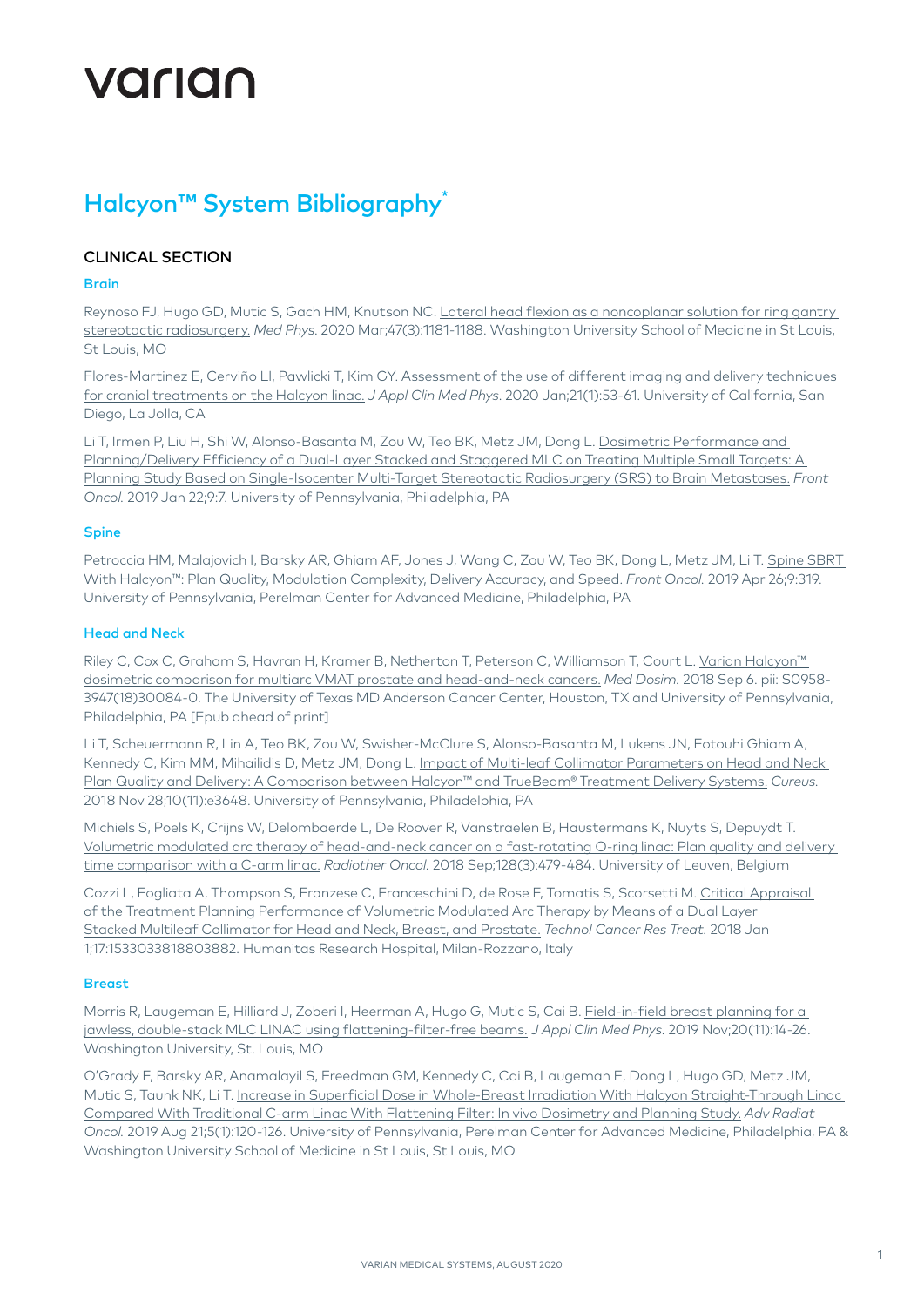Flores-Martinez E, Kim GY, Yashar CM, Cerviño LI. [Dosimetric study of the plan quality and dose to organs at risk](https://www.ncbi.nlm.nih.gov/pubmed/31183967)  [on tangential breast treatments using the Halcyon™ linac.](https://www.ncbi.nlm.nih.gov/pubmed/31183967) *J Appl Clin Med Phys.* 2019 Jul;20(7):58-67. University of California, San Diego, La Jolla, CA

Barsky AR, O'Grady F, Kennedy C, Taunk NK, Dong L, Metz JM, Li T, Freedman GM. [Initial Clinical Experience Treating](https://pubmed.ncbi.nlm.nih.gov/32051898/)  [Patients with Breast Cancer on a 6-MV Flattening-Filter-Free O-Ring Linear Accelerator.](https://pubmed.ncbi.nlm.nih.gov/32051898/) *Adv Radiat Oncol.* 2019 Jun 8;4(4):571-578. University of Pennsylvania, Perelman Center for Advanced Medicine, Philadelphia, PA

Kim MM, Kennedy C, Scheuermann R, Freedman G, Li T. Whole Breast and Lymph Node Irradiation using Halcyon™ [2.0 Utilizing Automatic Multi-isocenter Treatment Delivery and Daily Kilovoltage Cone-beam Computed Tomography.](https://www.ncbi.nlm.nih.gov/pmc/articles/PMC6663281/) *Cureus.* 2019 May 24;11(5):e4744. University of Pennsylvania, Philadelphia, PA

Kennedy C, Freedman G, Taunk N, Scheuermann R, Dong L, Metz JM, Li T. [Whole Breast Irradiation with Halcyon™ 2.0:](https://www.ncbi.nlm.nih.gov/pubmed/30627492)  [Workflow and Efficiency of Field-in-Field Treatment with Dynamic Beam Flattening Technique and kV Cone Beam](https://www.ncbi.nlm.nih.gov/pubmed/30627492)  [Computed Tomography.](https://www.ncbi.nlm.nih.gov/pubmed/30627492) *Cureus.* 2018 Oct 29;10(10):e3510. University of Pennsylvania, Philadelphia, PA

Cozzi L, Fogliata A, Thompson S, Franzese C, Franceschini D, de Rose F, Tomatis S, Scorsetti M. [Critical Appraisal](https://www.ncbi.nlm.nih.gov/pubmed/30295172)  [of the Treatment Planning Performance of Volumetric Modulated Arc Therapy by Means of a Dual Layer](https://www.ncbi.nlm.nih.gov/pubmed/30295172)  [Stacked Multileaf Collimator for Head and Neck, Breast, and Prostate.](https://www.ncbi.nlm.nih.gov/pubmed/30295172) *Technol Cancer Res Treat.* 2018 Jan 1;17:1533033818803882. Humanitas Research Hospital, Milan-Rozzano, Italy

#### Pelvis

Panda S, Swamidas J, Chopra S, Mangaj A, Fogliata A, Kupelian P, Agarwal JP, Cozzi L. Treatment planning [comparison of volumetric modulated arc therapy employing a dual-layer stacked multi-leaf collimator and helical](https://pubmed.ncbi.nlm.nih.gov/32000832/)  [tomotherapy for cervix uteri](https://pubmed.ncbi.nlm.nih.gov/32000832/). *Radiat Oncol.* 2020 Jan 30;15(1):22. Tata Memorial Centre, Navi Mumbai, Maharashtra, India

Jarema T, Aland T. [Using the iterative kV CBCT reconstruction on the Varian Halcyon linear accelerator for radiation](https://pubmed.ncbi.nlm.nih.gov/31783220/)  [therapy planning for pelvis patients.](https://pubmed.ncbi.nlm.nih.gov/31783220/) *Phys Med*. 2019 Dec;68:112-116. Icon Cancer Centres, Brisbane, AU

Kim H, Huq MS, Lalonde R, Houser CJ, Beriwal S, Heron DE. [Early clinical experience with varian halcyon V2 linear](https://pubmed.ncbi.nlm.nih.gov/31660682/)  [accelerator: Dual-isocenter IMRT planning and delivery with portal dosimetry for gynecological cancer treatments.](https://pubmed.ncbi.nlm.nih.gov/31660682/)  *J Appl Clin Med Phys.* 2019 Nov;20(11):111-120 University of Pittsburgh School of Medicine, Pittsburgh, PA

Li C, Chen J, Zhu J, Gong G, Tao C, Li Z, Lu J, Yin Y. Plan quality comparison for cervical carcinoma treated with [Halcyon and Trilogy intensity-modulated radiotherapy.](https://pubmed.ncbi.nlm.nih.gov/31762823/) *J Cancer.* 2019 Oct 15;10(24):6135-6141. Shandong Cancer Hospital and Institute, Jinan, China

#### **Prostate**

Riley C. Cox C, Graham S, Havran H, Kramer B, Netherton T, Peterson C, Williamson T, Court L. Varian Halcyon™ [dosimetric comparison for multiarc VMAT prostate and head-and-neck cancers.](https://www.ncbi.nlm.nih.gov/pubmed/30197035) *Med Dosim.* 2018 Sep 6. pii: S0958- 3947(18)30084-0. The University of Texas MD Anderson Cancer Center, Houston, TX and University of Pennsylvania, Philadelphia, PA [Epub ahead of print]

Cozzi L, Fogliata A, Thompson S, Franzese C, Franceschini D, de Rose F, Tomatis S, Scorsetti M. [Critical Appraisal](https://www.ncbi.nlm.nih.gov/pubmed/30295172)  [of the Treatment Planning Performance of Volumetric Modulated Arc Therapy by Means of a Dual Layer](https://www.ncbi.nlm.nih.gov/pubmed/30295172)  [Stacked Multileaf Collimator for Head and Neck, Breast, and Prostate.](https://www.ncbi.nlm.nih.gov/pubmed/30295172) *Technol Cancer Res Treat.* 2018 Jan 1;17:1533033818803882. Humanitas Research Hospital, Milan-Rozzano, Italy

## GENERAL SECTION

#### Global Health and Economics

Velarde A, Najera KD, Gay H, Powderly WG, Mutic S, Green J, Michalski JM, Henke L, de Falla V, Laugeman E, Catu M, Hugo GD, Cai B, van Rheenen J. [Taking Guatemala From Cobalt to IMRT: A Tale of US Agency Collaboration With](https://pubmed.ncbi.nlm.nih.gov/32698977/)  [Academic Institutions and Industry.](https://pubmed.ncbi.nlm.nih.gov/32698977/) *Int J Radiat Oncol Biol Phys.* 2020 Aug 1;107(5):867-872. Liga Nacional Contra El Cáncer e Instituto de Cancerología-INCAN, Guatemala City, Guatemala, Washington University, St Louis, Missouri, and National Institutes of Health, Bethesda, Maryland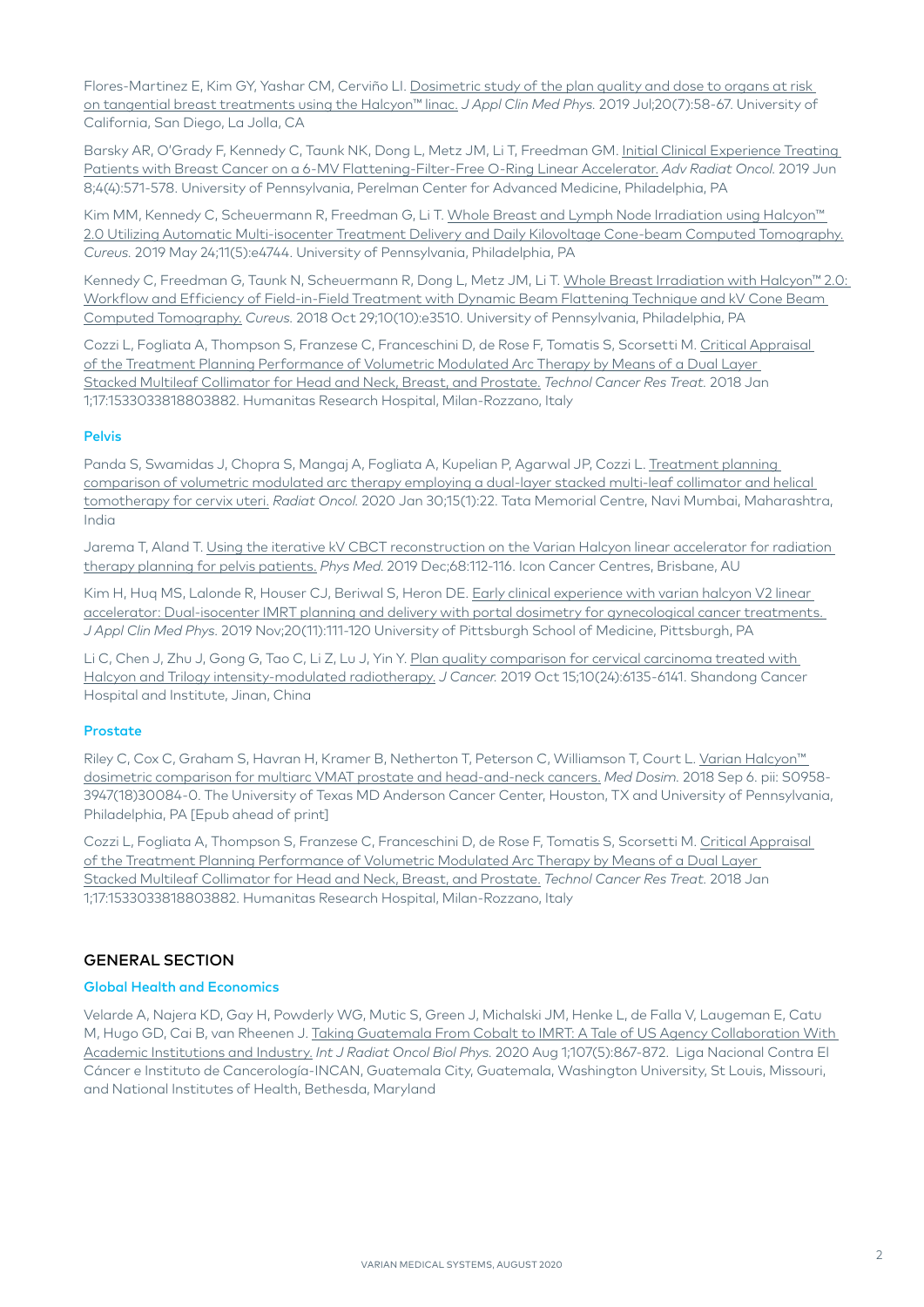### TECHNICAL SECTION

#### Planning and Quality Assurance

Tamura M, Matsumoto K, Otsuka M, Monzen H. Plan complexity quantification of dual-layer multi-leaf collimator for [volumetric modulated arc therapy with Halcyon linac](https://pubmed.ncbi.nlm.nih.gov/32648112/). *Phys Eng Sci Med.* 2020 Jul 9. doi: 10.1007/s13246-020-00891-2. Kindai University, Osaka, Japan. [Epub ahead of print]

Fogliata A, Cayez R, Garcia R, Khamphan C, Reggiori G, Scorsetti M, Cozzi L. [Technical Note: Flattening filter free](https://pubmed.ncbi.nlm.nih.gov/32367534/)  [beam from Halcyon linac: Evaluation of the profile parameters for quality assurance.](https://pubmed.ncbi.nlm.nih.gov/32367534/) M*ed Phys.* 2020 May 4. doi: 10.1002/mp.14217. Humanitas Clinical and Research Center, Milan, Rozzano, Italy. [Epub ahead of print]

Matsumoto K, Otsuka M, Tamura M, Monzen H, Okumura M. [Comparison of O-ring and General Linacs for Treatment](https://pubmed.ncbi.nlm.nih.gov/32307361/)  [Planning of Volumetric Modulated Arc Therapy.](https://pubmed.ncbi.nlm.nih.gov/32307361/) *Nihon Hoshasen Gijutsu Gakkai Zasshi*. 2020;76(4):339-345. Kindai University Hospital, Osaka, Japan

Laugeman E, Heermann A, Hilliard J, Watts M, Roberson M, Morris R, Goddu S, Sethi A, Zoberi I, Kim H, Mutic S, Hugo G, Cai B. [Comprehensive validation of halcyon 2.0 plans and the implementation of patient specific QA with multiple](https://pubmed.ncbi.nlm.nih.gov/32368862/)  [detector platforms.](https://pubmed.ncbi.nlm.nih.gov/32368862/) *J Appl Clin Med Phys.* Jul;21(7):39-48. Washington University School of Medicine in St Louis, St Louis, MO

Li Y, Netherton T, Nitsch PL, Gao S, Klopp AH, Balter PA, Court LE. [Independent validation of machine performance](https://pubmed.ncbi.nlm.nih.gov/30016578/)  [check for the Halcyon and TrueBeam linacs for daily quality assurance.](https://pubmed.ncbi.nlm.nih.gov/30016578/) *J Appl Clin Med Phys.* 2018 Sep;19(5):375-382. The University of Texas MD Anderson Cancer Center, Houston, TX

#### **Accuracy**

Huang Y, Du Y, Li C, Wang H, Zu Z, Feng Z, Zhou S, Wu H, Zhang Y. [Pediatric cone beam CT on Varian Halcyon™](https://www.ncbi.nlm.nih.gov/pubmed/31042686)  [and TrueBeam® radiotherapy systems: radiation dose and positioning accuracy evaluations.](https://www.ncbi.nlm.nih.gov/pubmed/31042686) *J Radiol Prot.* 2019 Sep;39(3):739-748 Peking University Cancer Hospital & Institute, Beijing, People's Republic of China

Petroccia HM, Malajovich I, Barsky AR, Ghiam AF, Jones J, Wang C, Zou W, Teo BK, Dong L, Metz JM, Li T. [Spine SBRT](https://pubmed.ncbi.nlm.nih.gov/31106151/)  [With Halcyon™: Plan Quality, Modulation Complexity, Delivery Accuracy, and Speed.](https://pubmed.ncbi.nlm.nih.gov/31106151/) *Front Oncol.* 2019 Apr 26;9:319. University of Pennsylvania, Perelman Center for Advanced Medicine, Philadelphia, PA

De Roover R, Crijns W, Poels K, Michiels S, Nulens A, Vanstraelen B, Petillion S, De Brabandere M, Haustermans K, Depuydt T. [Validation and IMRT/VMAT delivery quality of a preconfigured fast-rotating O-ring linac system.](https://www.ncbi.nlm.nih.gov/pubmed/30417523) *Med Phys.*  2019 Jan;46(1):328-339. University Hospitals Leuven, Leuven, Belgium

#### Imaging

Huang Y, Li C, Wang H, Hu Q, Wang R, Chang C, Ma W, Li W, Wu H, Zhang Y. A quantitative evaluation of deformable [image registration based on MV cone beam CT images: Impact of deformation magnitudes and image modalities.](https://pubmed.ncbi.nlm.nih.gov/32097874/)  *Phys Med.* 2020 Mar;71:82-87. Peking University Cancer Hospital & Institute, Beijing, China

Wang R, Du Y, Yao K, Liu Z, Wang H, Yue H, Zhang Y, Wu H. Halcyon clinical performance evaluation: A log file-based [study in comparison with a C-arm Linac.](https://pubmed.ncbi.nlm.nih.gov/32086148/) *Phys Med*. 2020 Mar;71:14-23. Peking University Cancer Hospital & Institute, Beijing, China.

Ray X, Bojechko C, Moore KL. [Evaluating the sensitivity of Halcyon's automatic transit image acquisition for treatment](https://pubmed.ncbi.nlm.nih.gov/31587477/)  [error detection: A phantom study using static IMRT.](https://pubmed.ncbi.nlm.nih.gov/31587477/) *J Appl Clin Med Phys*. 2019 Nov;20(11):131-143. University of California, San Diego, La Jolla, CA

Gao S, Netherton T, Chetvertkov MA, Li Y, Court LE, Simon WE, Shi J, Balter PA. [Acceptance and verification of the](https://pubmed.ncbi.nlm.nih.gov/31553525/)  [Halcyon-Eclipse linear accelerator-treatment planning system without 3D water scanning system.](https://pubmed.ncbi.nlm.nih.gov/31553525/) *J Appl Clin Med Phys.* 2019 Oct;20(10):111-117. The University of Texas MD Anderson Cancer Center, Houston, TX

Netherton T, Li Y, Nitsch P, Shaitelman S, Balter P, Gao S, Klopp A, Muruganandham M, Court L. Interplay effect on a [6-MV flattening-filter-free linear accelerator with high dose rate and fast multi-leaf collimator motion treating breast](https://pubmed.ncbi.nlm.nih.gov/29611210/)  [and lung phantoms.](https://pubmed.ncbi.nlm.nih.gov/29611210/) *Med Phys. 2018.* Jun;45(6):2369-2376 University of Texas Graduate School of Biomedical Sciences and The University of Texas MD Anderson Cancer Center, Houston, TX

#### Dosimetry & Characterization

Bollinger D, Laugeman E, Li T, Hilliard J, Heermann A, Kim H, Hugo G, Mutic S, Dong L, Cai B. [Technical Note:](https://pubmed.ncbi.nlm.nih.gov/31885088/)  [Dosimetric characterization of the dynamic beam flattening MLC sequence on a ring shaped, Jawless Linear](https://pubmed.ncbi.nlm.nih.gov/31885088/)  [Accelerator with double stacked MLC.](https://pubmed.ncbi.nlm.nih.gov/31885088/) *Med Phys*. 2020 Mar;47(3):948-957. University of Pennsylvania, Perelman Center for Advanced Medicine, Philadelphia, PA & Washington University School of Medicine in St Louis, St Louis, MO